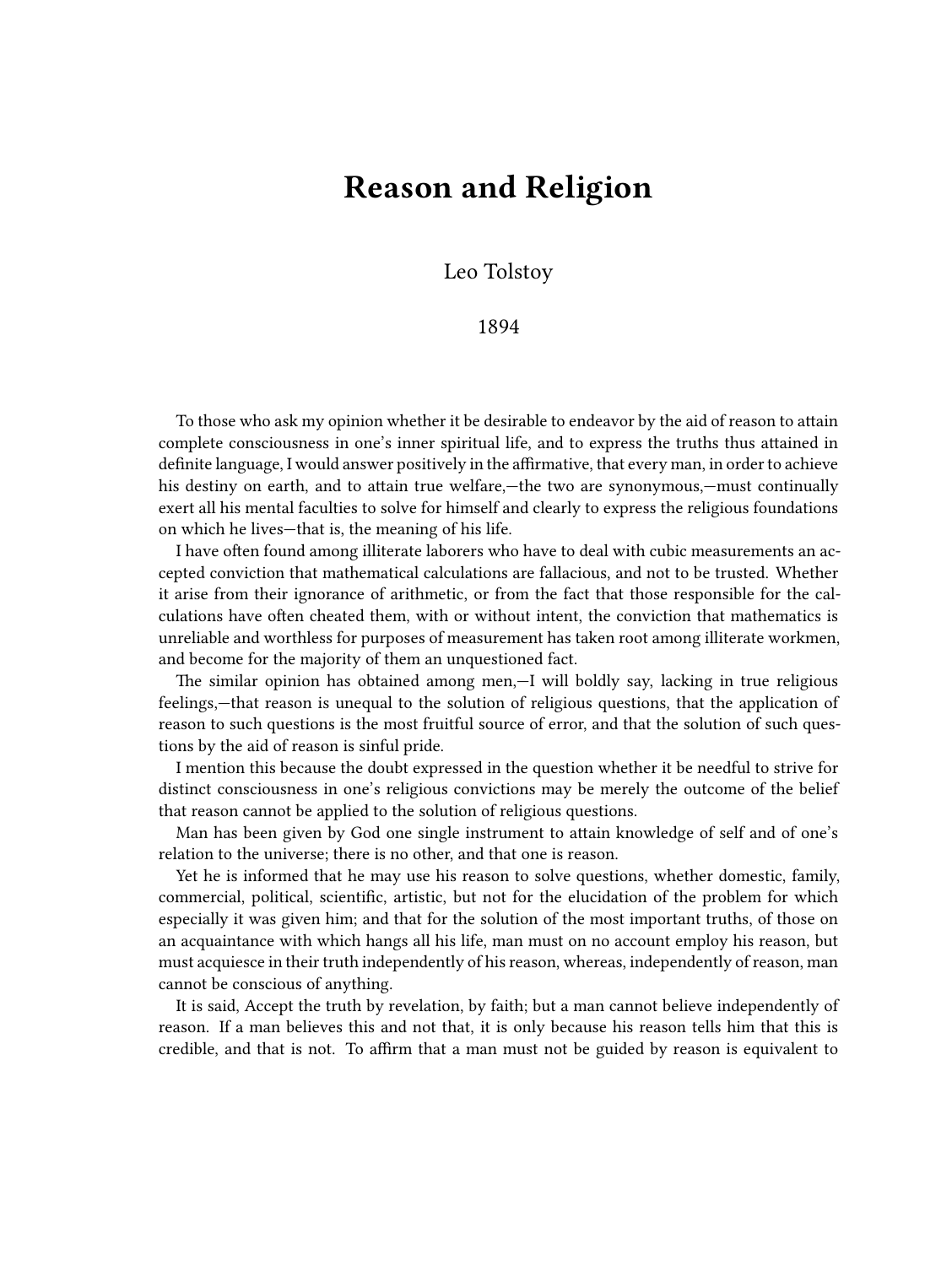telling a man who has lost his way in dark catacombs that, in order to find his way out, he must extinguish his lamp, and be guided, not by light, but by something else.

But it may be objected that not every one is endowed with intellect and a special capacity for expressing his thoughts, and that, in consequence, an inadequate expression of these thoughts may lead to error.

To this I would apply the words of the Gospel,—that "things hid from the wise and prudent have been revealed unto babes." And this statement is neither an exaggeration nor a paradox, as people are accustomed to view such passages in the Gospels as do not please them, but is an assertion of the simplest and most indubitable truth that unto everything in the universe is given a law which this being must follow, and that to enable each to recognize this law every one is endowed with corresponding organs. Thus every man is endowed with reason, and to the reason of every man is disclosed the law which he must follow. This law is concealed only from those who do not wish to follow it, and who, in order to avoid it, cast reason aside, and instead of using it to become acquainted with truth, accept upon trust the assertions of those who, like them, have surrendered reason.

Yet the law which men should follow is so plain that it is accessible to every child, the more so as no man has to discover anew the law of his life. Those who have lived before him have discovered and expressed it, and he has but to verify it with his reason, and to accept or refuse those propositions which he finds expressed in tradition; that is, not, as recommended by those who would shirk the law, by verifying reason by tradition, but, on the contrary, by verifying tradition by reason.

Traditions may proceed from men, and be false; but reason indubitably comes from God, and cannot be false. Hence for the recognition and expression of truth no special extraordinary capacity is required; one has but to believe that reason is not only the loftiest sacred capacity of man, but moreover is the sole instrument for the understanding of truth.

Particular intellectual qualities are needful, not for the acquirement and expression of truth, but for the concoction and expression of error. Having once deviated from the directions of reason, distrusting it, and believing what others proclaimed as the truth, men accumulate and accept by faith—for the most part in the form of laws, revelations, dogmas—such intricate, unnatural, and contradictory propositions, that, in order to express them and adapt them to life, great acuteness of mind and special qualities are indeed required.

Only imagine a man of our world, educated on the religious basis of any of the Christian confessions,—Catholic, Greek-Orthodox, Protestant,—who wished to elucidate for himself and adapt to his life the religious fundamental ideas with which he has been inoculated in childhood! What an involved mental labor he must face in order to reconcile all the contradictions included in the faith he has imbibed from his youth.

A righteous God has created evil, persecutes men, demands redemption, and so forth; and we, confessing the law of love and mercy, make war, rob the poor, etc.

In order to disentangle these impossible contradictions, or rather in order to conceal them from oneself, much mental capacity and special talent is indeed necessary; but in order to learn the law of one's life, or, as already expressed, to bring one's faith into complete consciousness, no special mental capacity is required; one has but to refuse to admit anything contrary to reason, not to deny reason, religiously to guard one's reason, and to rely on it alone.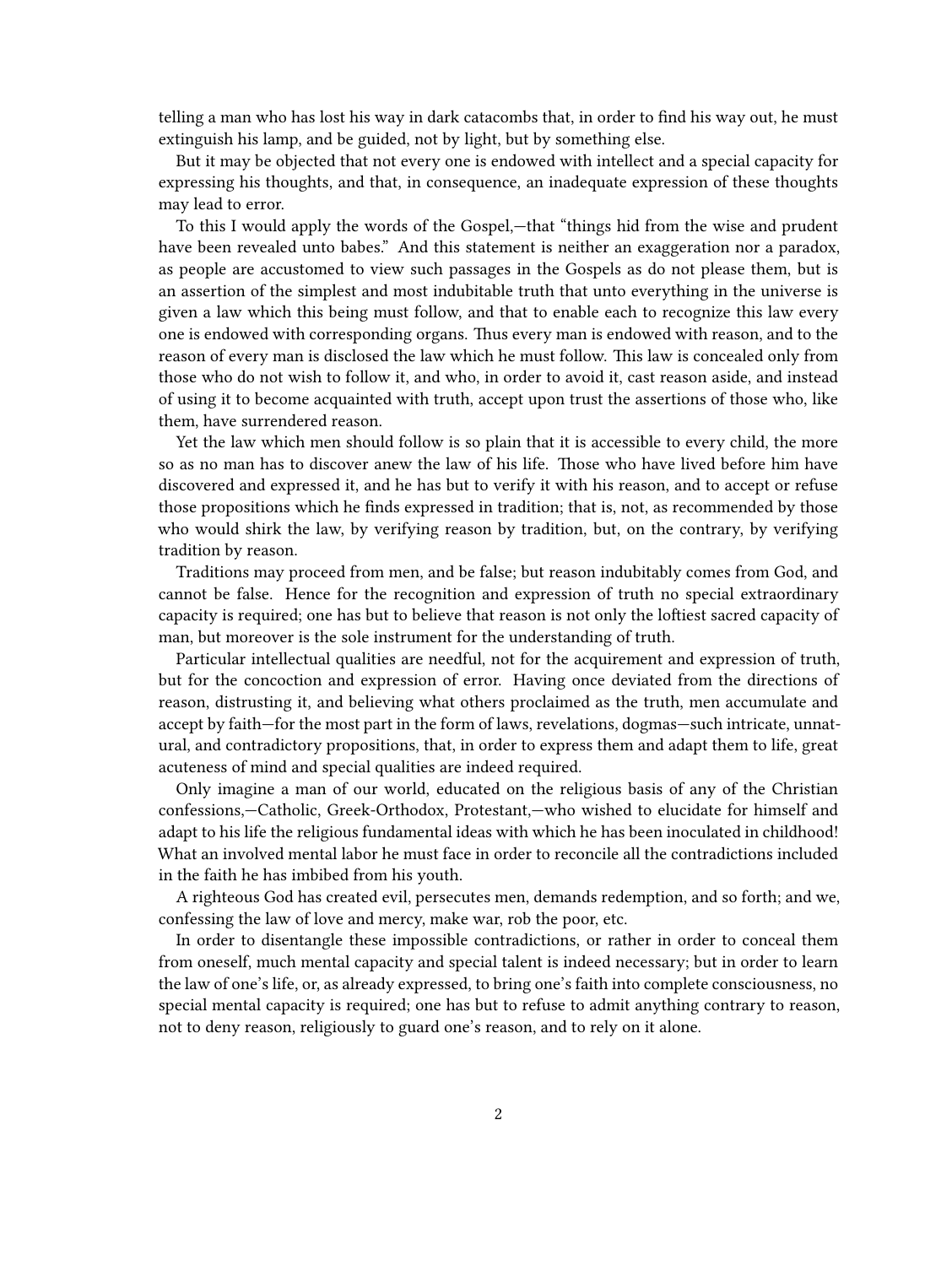If the meaning of life is obscure to any one, one must not therefore conclude that reason is unequal to elucidating that meaning, but merely that too much of what is unreasonable has been admitted upon faith, and that everything uncorroborated by reason must be set aside.

Hence my answer to the question, whether one should try to attain complete consciousness in one's inner spiritual life, is, that this is precisely the most needful and important business of our lives. Most needful and important, because the only reasonable conception of life is the accomplishment of the will of Him who sent us into the world—that is, the will of God. And His will is revealed to us, not by any extraordinary miracle, nor by the divine finger inscribing it on stone, nor by the Holy Ghost composing an infallible book, nor by the infallibility of any special holy person or collection of persons, but by the working of the reason of all men, who pass on to each other by word and deed the truths which are ever becoming more evident to their consciousness.

This knowledge never has been, and never will be, complete, but augments continually as the life of mankind advances. The longer we live the more clearly and fully do we learn the will of God, and in consequence what we must do to fulfill it.

Therefore, I am firmly convinced that the elucidation and verbal expression (which is an unmistakable token of clearness of idea) of all religious truth accessible to him by every man, however small he may think himself or others may consider him—the least being essentially the greatest are of the most sacred and most essential duties of man.